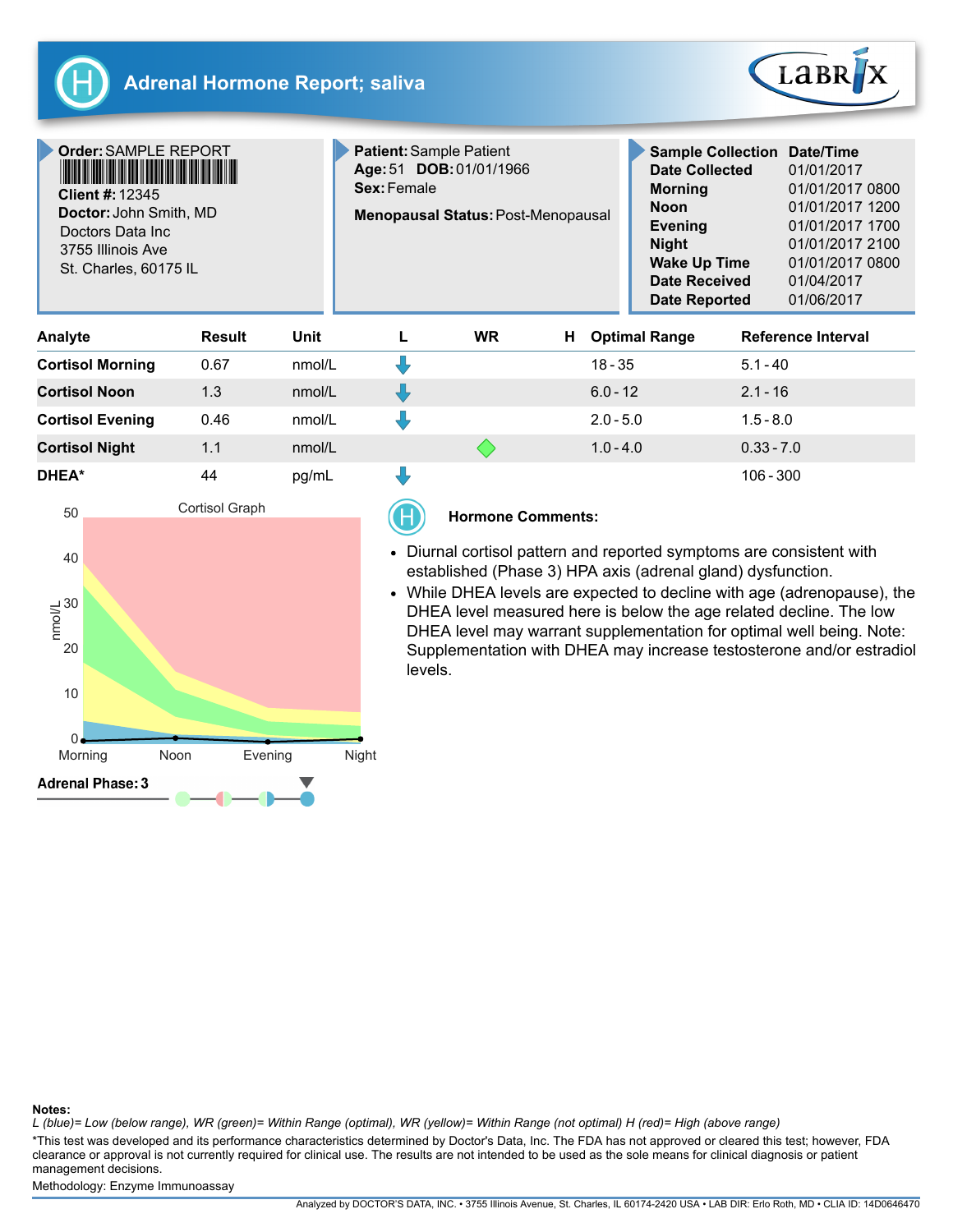

| <b>Order: SAMPLE REPORT</b><br><b>Client #: 12345</b><br>Doctor: John Smith, MD<br>Doctors Data Inc<br>3755 Illinois Ave<br>St. Charles, 60175 IL |               |       | <b>Patient: Sample Patient</b><br>Age: 51 DOB: 01/01/1966<br>Sex: Female<br><b>Menopausal Status: Post-Menopausal</b> |           |    |             |                                                      | <b>Sample Collection</b><br>Date/Time<br><b>Date Collected</b><br>01/01/2017<br><b>Morning</b><br>01/01/2017 0800<br>01/01/2017 1200<br><b>Noon</b><br>01/01/2017 1700<br>Evening<br>01/01/2017 2100<br><b>Night</b><br><b>Wake Up Time</b><br>01/01/2017 0800<br><b>Date Received</b><br>01/04/2017<br><b>Date Reported</b><br>01/06/2017 |  |  |
|---------------------------------------------------------------------------------------------------------------------------------------------------|---------------|-------|-----------------------------------------------------------------------------------------------------------------------|-----------|----|-------------|------------------------------------------------------|--------------------------------------------------------------------------------------------------------------------------------------------------------------------------------------------------------------------------------------------------------------------------------------------------------------------------------------------|--|--|
| <b>Analyte</b>                                                                                                                                    | <b>Result</b> | Unit  | L                                                                                                                     | <b>WR</b> | H. |             | Reference Interval<br><b>Supplementation Range**</b> |                                                                                                                                                                                                                                                                                                                                            |  |  |
| Estrone (E1)*                                                                                                                                     | 15            | pg/mL |                                                                                                                       |           |    | < 47        |                                                      |                                                                                                                                                                                                                                                                                                                                            |  |  |
| <b>Estradiol (E2)</b>                                                                                                                             | < 0.5         | pg/mL | ┺                                                                                                                     |           |    | $0.5 - 3.2$ |                                                      | $1.5 - 7.2$                                                                                                                                                                                                                                                                                                                                |  |  |
| Estriol (E3)*                                                                                                                                     | 5.0           | pg/mL |                                                                                                                       |           |    | ~166        |                                                      | $67 - 708$                                                                                                                                                                                                                                                                                                                                 |  |  |
| EQ (E3 / (E1 + E2)) Ratio                                                                                                                         | 0.31          |       |                                                                                                                       |           |    | > 1.0       |                                                      |                                                                                                                                                                                                                                                                                                                                            |  |  |
| Progesterone (Pg)                                                                                                                                 | 27            | pg/mL |                                                                                                                       |           |    | $18 - 126$  |                                                      | 500 - 3000                                                                                                                                                                                                                                                                                                                                 |  |  |
| Pg/E2 Ratio                                                                                                                                       | 54.2          |       |                                                                                                                       |           |    | $200 - 600$ |                                                      |                                                                                                                                                                                                                                                                                                                                            |  |  |
| <b>Testosterone</b>                                                                                                                               | 30            | pg/mL |                                                                                                                       |           |    | $6.0 - 49$  |                                                      | $30 - 60$                                                                                                                                                                                                                                                                                                                                  |  |  |
| <b>DHEA*</b>                                                                                                                                      | 44            | pg/mL |                                                                                                                       |           |    | $106 - 300$ |                                                      |                                                                                                                                                                                                                                                                                                                                            |  |  |



# Hormone Comments:

- The Estrogen Quotient (EQ) is low and estradiol is below the reference range. Estriol is less potent than the other estrogens and when present in sufficient quantities (as indicated by an optimal EQ) it plays an antagonistic role, and may govern the proliferative effects of estrone and estradiol. Estriol and estradiol (e.g. Biest E3:E2; 4:1 ratio) supplementation are considerations to balance this quotient and address the estrogen deficiency symptoms.
- Progesterone to estradiol (Pg/E2) ratio and reported symptoms are consistent with progesterone insufficiency (estrogen dominance). Supplementation with topical progesterone to correct this relative deficiency is a consideration.
- While DHEA levels are expected to decline with age (adrenopause), the DHEA level measured here is below the age related decline. The low DHEA level may warrant supplementation for optimal well being. Note: Supplementation with DHEA may increase testosterone and/or estradiol levels.

### Notes:

L (blue)= Low (below range), WR (green)= Within Range (optimal), WR (yellow)= Within Range (not optimal) H (red)= High (above range)

The Pg/E2 ratio is an optimal range established based on clinical observation. Progesterone supplementation is generally required to achieve this level in men and postmenopausal women.

\*This test was developed and its performance characteristics determined by Doctor's Data, Inc. The FDA has not approved or cleared this test; however, FDA clearance or approval is not currently required for clinical use. The results are not intended to be used as the sole means for clinical diagnosis or patient management decisions.

\*\*If supplementation is reported then the supplementation ranges will be graphed. The supplementation ranges depicted are for informational purposes only and were derived from a cohort of adult men and women utilizing physiologic transdermal bioidentical hormone therapy.

Methodology: Enzyme Immunoassay